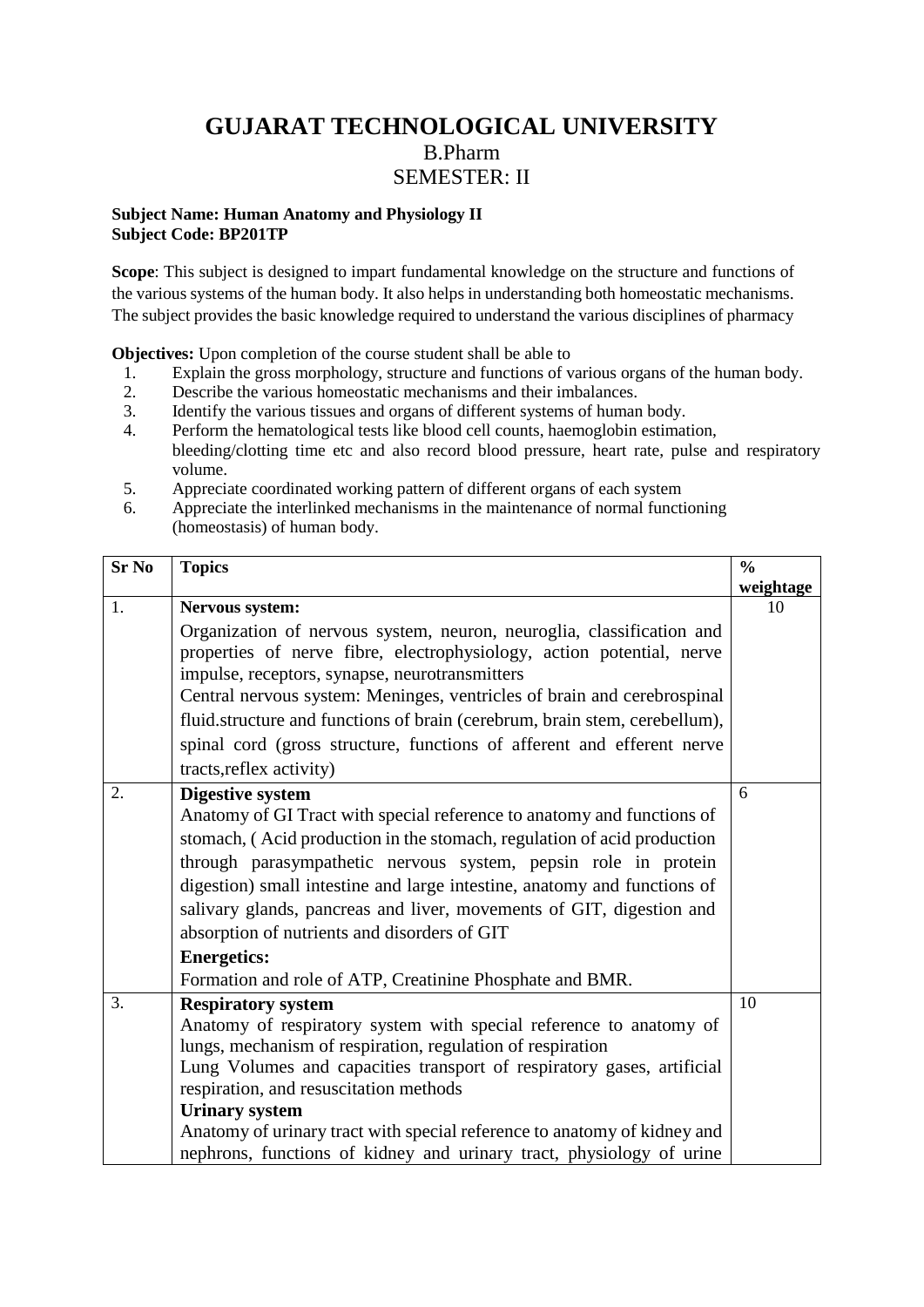|                 | formation, micturition reflex and role of kidneys in acid base balance, role |    |
|-----------------|------------------------------------------------------------------------------|----|
|                 | of RAS in kidney and disorders of kidney                                     |    |
| 4.              | <b>Endocrine system</b>                                                      | 10 |
|                 | Classification of hormones, mechanism of hormone action, structure and       |    |
|                 | functions of pituitary gland, thyroid gland, parathyroid gland, adrenal      |    |
|                 | gland, pancreas, pineal gland, thymus and their disorders.                   |    |
| $\mathcal{F}$ . | <b>Reproductive system</b>                                                   | 9  |
|                 | Anatomy of male and female reproductive system, Functions of male and        |    |
|                 | female reproductive system, sex hormones, physiology of menstruation,        |    |
|                 | fertilization, spermatogenesis, oogenesis, pregnancy and parturition.        |    |
|                 | <b>Introduction to genetics</b>                                              |    |
|                 | Chromosomes, genes and DNA, protein synthesis, genetic pattern of            |    |
|                 | inheritance                                                                  |    |

### **Practical**

Practical physiology is complimentary to the theoretical discussions in physiology. Practicals allow the verification of physiological processes discussed in theory classes through experiments on living tissue, intact animals or normal human beings. This is helpful for developing an insight on the subject**.**

- 1. To study the integumentary and special senses using specimen, models, etc.,
- 2. To study the nervous system using specimen, models, etc.,
- 3. To study the endocrine system using specimen, models, etc
- 4. To demonstrate the general neurological examination
- 5. To demonstrate the function of olfactory nerve
- 6. To examine the different types of taste.
- 7. To demonstrate the visual acuity
- 8. To demonstrate the reflex activity
- 9. Recording of body temperature
- 10. To demonstrate positive and negative feedback mechanism
- 11. Determination of tidal volume and vital capacity
- 12. Study of digestive, respiratory, cardiovascular systems, urinary and reproductive systems with the help of models, charts and specimens
- 13. Recording of basal mass index
- 14. Study of family planning devices and pregnancy diagnosis test
- 15. Demonstration of total blood count by cell analyser
- 16. Permanent slides of vital organs and gonads

## **Recommended Books (Latest Editions)**

- 1. Essentials of Medical Physiology by K. Sembulingam and P. Sembulingam. Jaypee brothers medical publishers, New Delhi
- 2. Anatomy and Physiology in Health and Illness by Kathleen J.W. Wilson, Churchill Livingstone, New York
- 3. Physiological basis of Medical Practice-Best and Tailor. Williams & Wilkins Co,Riverview,MI USA
- 4. Text book of Medical Physiology- Arthur C,Guyton andJohn.E. Hall. Miamisburg, OH, U.S.A
- 5. Principles of Anatomy and Physiology by Tortora Grabowski. Palmetto, GA, U.S.A